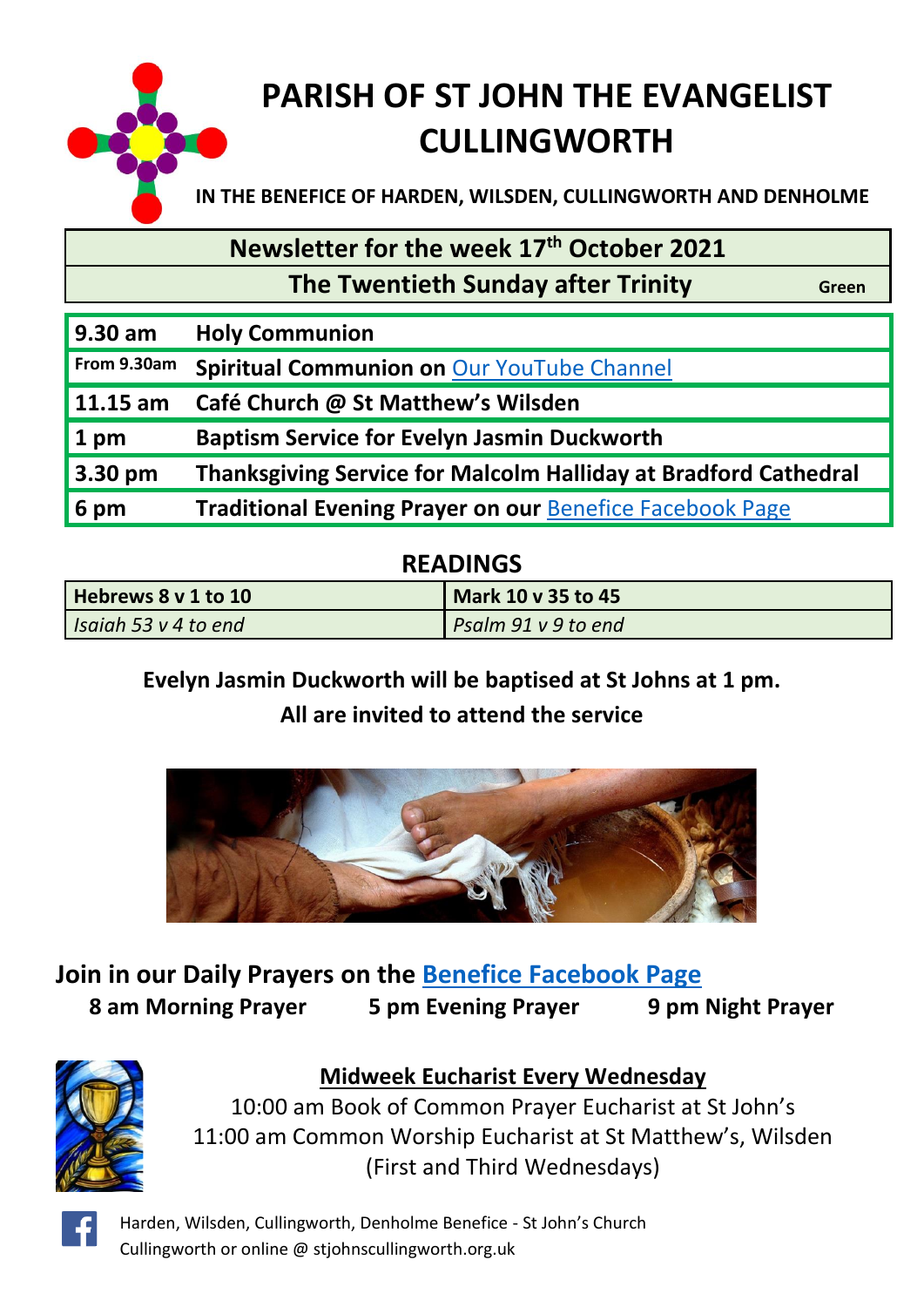# **THANKSGIVING FOR LIFE SERVICES 2021 SUNDAY 7 NOVEMBER**

Please join us for a short service in which we can give thanks for the lives of loved ones who have died and prayerfully acknowledge our loss.

2pm at St John's, Cullingworth with Alison & Richard 3pm at Denholme Shared Church with Judith & Janice 4pm at St Saviour's, Harden with Liz & Anna 6pm at St Matthew's, Wilsden with Liz & Richard

#### **What's coming up…**

• Remembrance Sunday, there will be acts of Remembrance at the 4 cenotaphs at 10.50 on November 14th. There will be services at St Johns & Denholme Shared Church at 9.30, and there will also be all-age services at 9.30 at St Matthew's and 11.15 at St Saviours.

**Returning regular events…**

• Messy Church family fun, crafts, and food. After school at St Matthew's on 2<sup>nd</sup> Wednesdays and at Denholme Shared Church on 3rd Wednesdays of the month.

**Curry Night at the Cardamon** is resuming on 7<sup>th</sup> November at 6.30 pm. Please let Helen have your name if you wish to attend

# Inn Churches

We are hoping that we will be able to provide hospitality for Inn Churches for a week again this winter. We hope to bring you details of dates very soon. If you are interested in volunteering or would like to know more, please contact Steve Rhodes on 07958 744514 or [steve@srassociates.co.uk](mailto:steve@srassociates.co.uk)

Harden, Wilsden, Cullingworth, Denholme Benefice - St John's Church Cullingworth or online @ stjohnscullingworth.org.uk



**CRAFT ECHAT** 







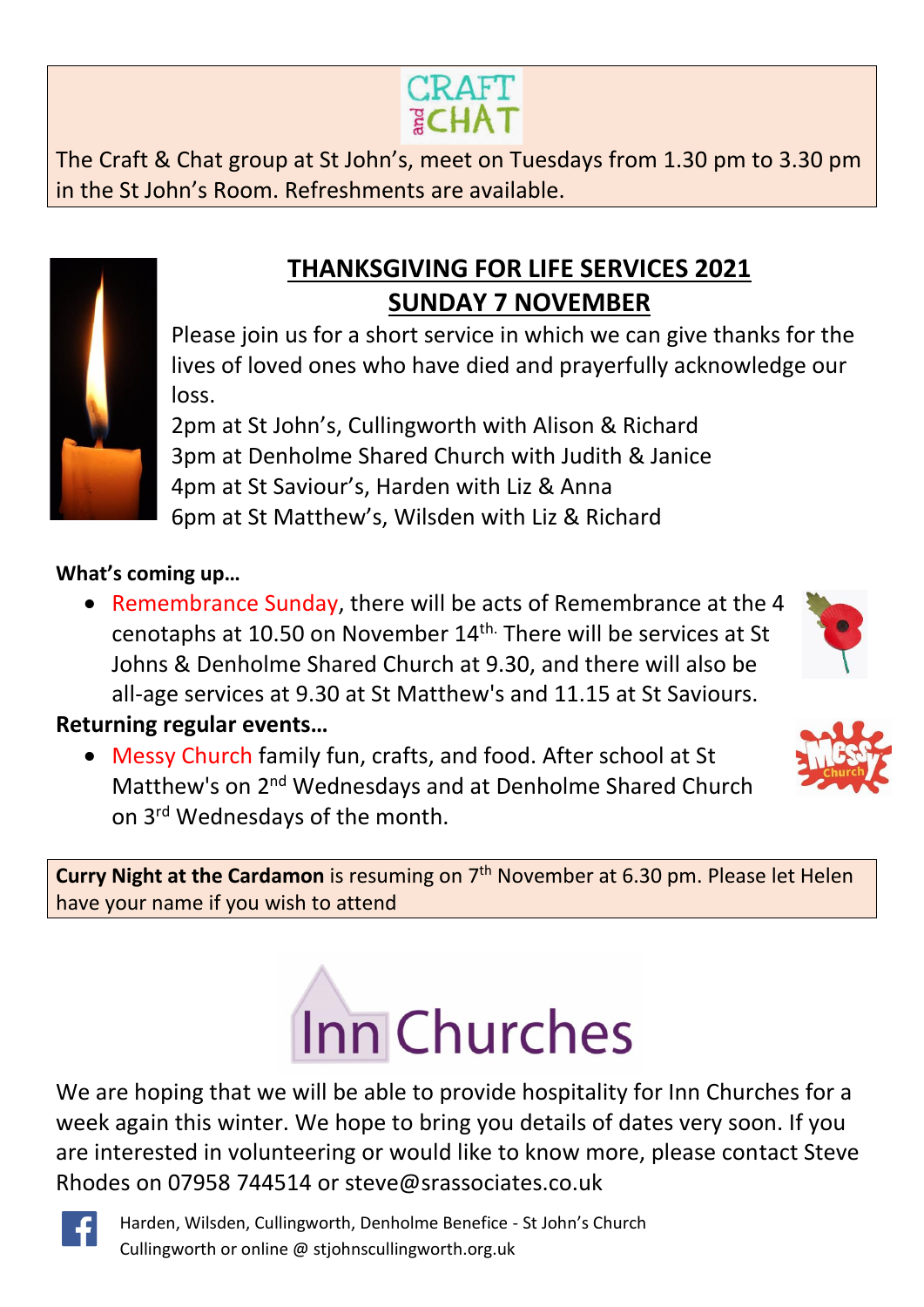# **FUNDRAISING**

#### **CHARITY OF THE MONTH – ACTION AID**

Money donated will support the work of **Action Aid.** As the humanitarian crisis in Afghanistan deepens, ActionAid's work to protect the most vulnerable is more urgent than ever. Most people left their homes with just the clothes on their back and very few essential items and are in dire need of emergency humanitarian assistance including food, water, and essential items such as hygiene kits, cash, tarpaulins, tents, cooking utensils, clothing, and bedding. If you wish to donate, please make this to St Johns PCC (details below) add your surname and **Action Aid** as the reference.

#### **THANK YOU!**

We are grateful to all those who continue to support the church financially. **If you find that you have a little extra income and would be able to increase your giving at this time it would help our financial situation enormously.**

# **Donations or Regular Giving may be done by sending your gift to**

**PCC of Cullingworth Parish Sort Code 20-45-14 account number 60703532.** Please include your name as a reference, so we can thank you.



**You can scan this code to donate through "Give a Little"**

# easyfundraising feel good shopping

#### **EASY FUNDRAISING FOR YOUR ONLINE PURCHASES**

If you register with easyfundraising.org.uk and state cause as Cullingworth St. John the Evangelist we at Church receive a % of what you spend.

#### **Neighbourhood Support Services**

For Cullingworth, the Village Hall is the contact point and to access the service phone the Bradford Met Centre 01274 431000.

If you know of people who need food, we are an issuing agency for the Bingley Food Bank. If you need a food voucher, please contact: Richard (01535 273758) or Helen (07788 848830)

If you are struggling with payment for utilities such as gas, electricity, and water, please contact your supplier. Many have schemes in place for assistance. Yorkshire Water for instance has more than six different support pathways which provide both short- and long-term financial help to those struggling to keep up with payments.

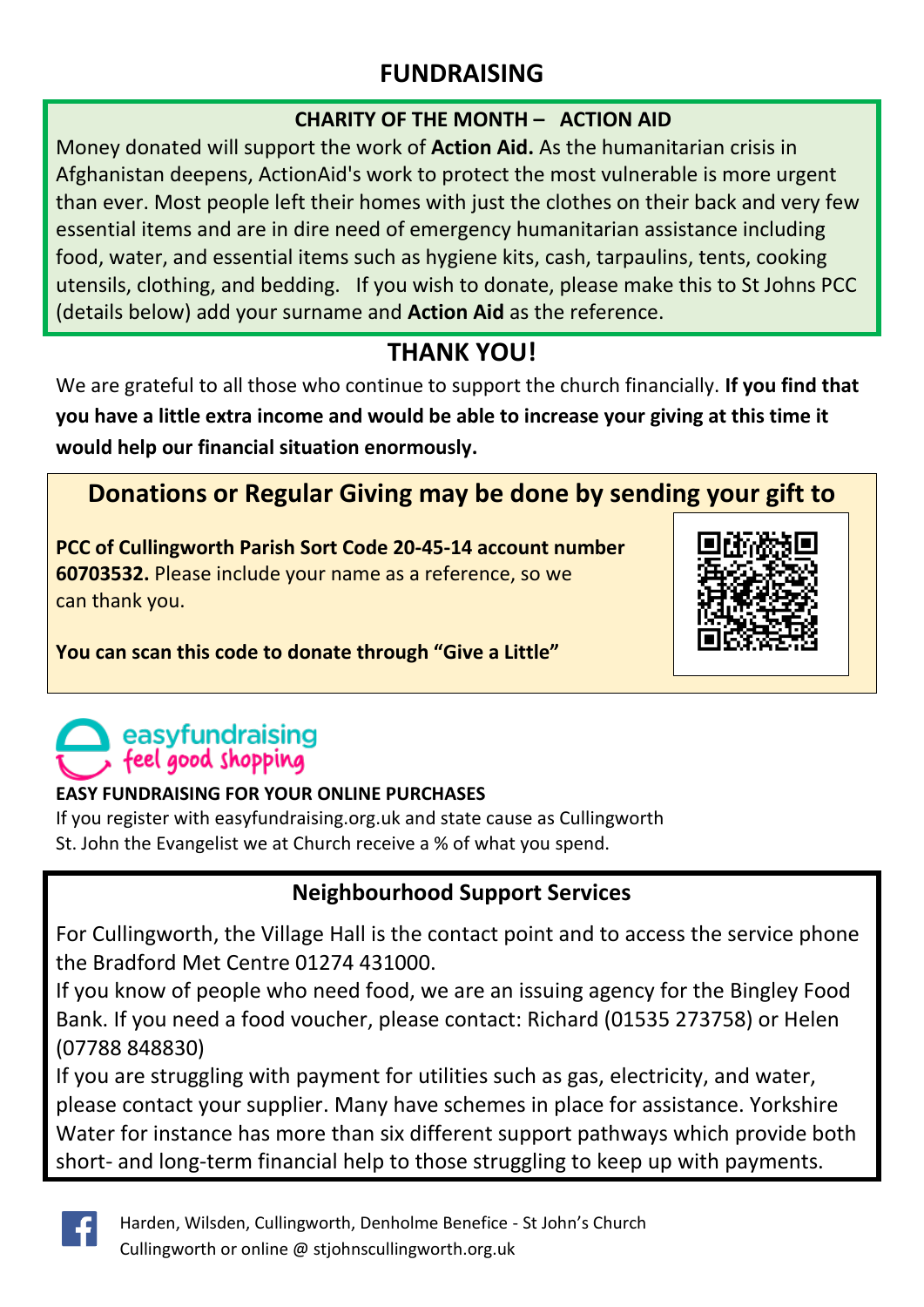# **FOR YOUR PRAYERS, THIS WEEK**

- For Richard, Alison, Liz, and Anna as our ministry team.
- For the team and our Bishops in the Leeds Diocese.
- For our Churchwardens, PCC officers and members.
- Healing to those who are sick and those recovering from surgery, Jill's mum, Joanna Rushton, Marjorie Davies, Jacob Thornton, Ben Cooper, and all those known to us.
- For those parts of the world, suffering from war and terrorism. For those who have left their home in hope of finding a better and safer life.
- For the Parents and Family of Evelyn baptised today
- For the Discussion Group meeting on a Thursday
- For our communities and families. Lonely and housebound people and for the volunteers who support them.
- For families preparing for Baptism
- For all those providing medical services in our villages.
- For our political leaders
- For those in the hospitality businesses in our Village.
- For Food Banks and for those who need their help.
- Newcomers to Cullingworth, that we may make our presence and message known.
- Pray for peace on Earth. Give thanks to all who work for peace and reconciliation.

#### **OUR TEAM AT ST JOHN'S**

| Team Rector:                  |                  |             | Revd Richard Burge 273758 richard.burge@leeds.anglican.org   |
|-------------------------------|------------------|-------------|--------------------------------------------------------------|
| Team Vicar:                   |                  |             | Revd Alison Wooding 270687 alison.wooding@leeds.anglican.org |
| <b>Associate Priest</b>       | Revd Liz Moy     |             | 645991 zilyom@btinternet.com                                 |
| Curate                        | Revd Anna Lumb   |             | anna.lumb@leeds.amglican.org                                 |
| <b>Church Wardens:</b>        | Candida McKay    | 272906      |                                                              |
|                               | Robert Smith     | 273068      |                                                              |
| <b>Baptism Visitor:</b>       | Candida McKay    | 272906      |                                                              |
| <b>Bereavement Visitor</b>    | June Humes       |             |                                                              |
| Verger                        | Sandra Pattinson | 957181      |                                                              |
| <b>Benefice Administrator</b> | Helen Ludkin     | 07788848830 | beneficehwcd@gmail.com                                       |

#### **Keep in Touch**

We might not be able to meet, but we can still stay in touch. If you know anyone who would like to receive our notices, please contact Robert Smith on 273068 or by e-mail at [robertandjasmin@btinternet.com](mailto:robertandjasmin@btinternet.com) If people need assistance, support, food, or medicine deliveries or just a chat, please contact Richard. **Please respect days off Alison Monday and Tuesday, Liz Monday and Thursday, Anna Saturday, and Richard Saturday.**

No copyright infringement is intended



Harden, Wilsden, Cullingworth, Denholme Benefice - St John's Church Cullingworth or online @ stjohnscullingworth.org.uk